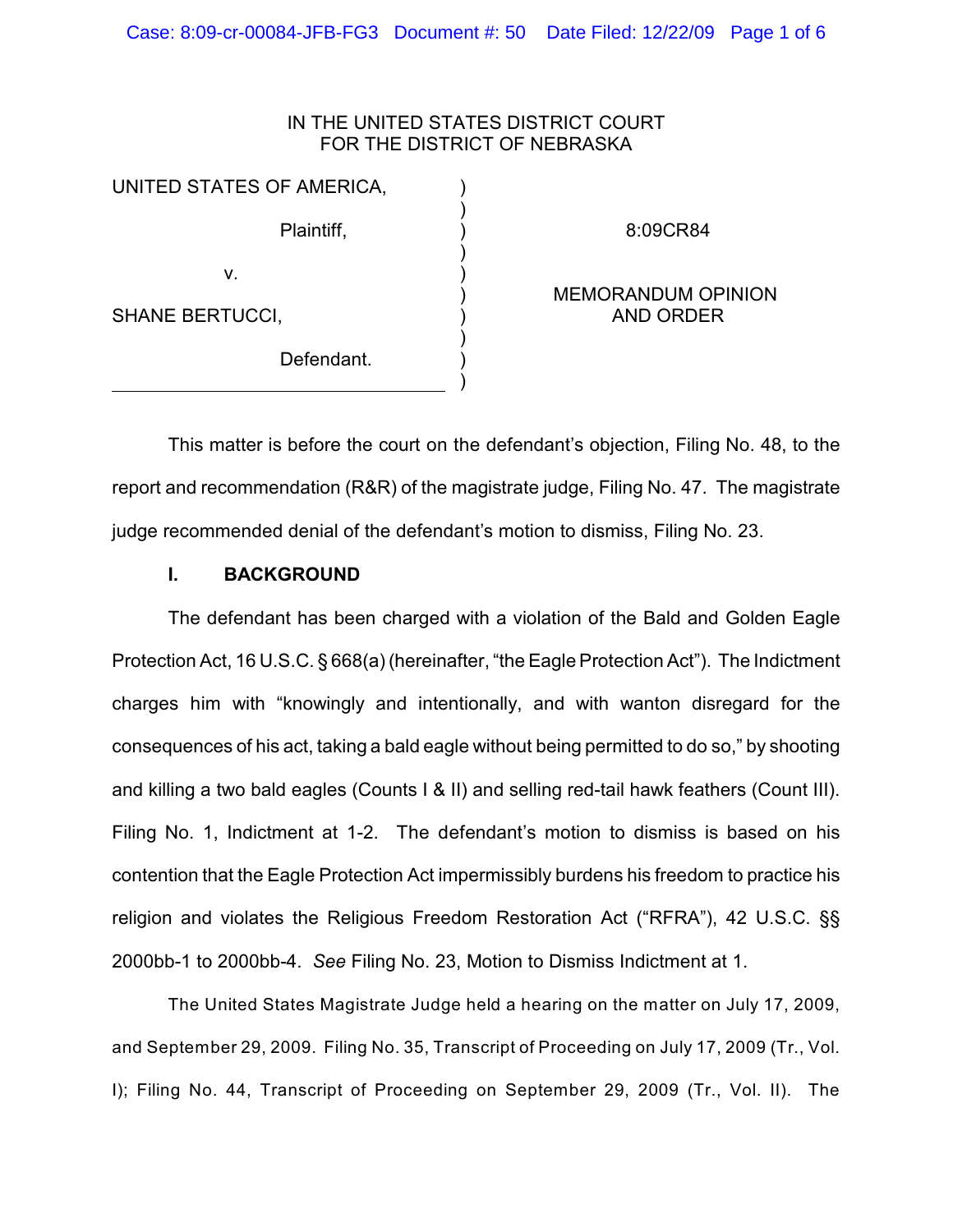#### Case: 8:09-cr-00084-JFB-FG3 Document #: 50 Date Filed: 12/22/09 Page 2 of 6

magistrate judge recommended that the motion be denied, finding that the burden placed on the defendant's free exercise of his religion by the Eagle Protection Act is not substantial. Filing No. 47, R&R at 14. Alternatively, the magistrate judge found that if the court were to find that the Eagle Protection Act substantially burdened the defendant's free exercise of his religion, the government had shown that it has a compelling interest in protecting bald eagles and that its permit process was the least restrictive means of furthering that compelling interest. *Id.* at 15.

The defendant objects, contending that the removal of the bald eagle from the endangered species list shows that the government does not have a compelling interest.<sup>1</sup> Filing No. 48, Objection at 1. The defendant also asserts error in the magistrate judge's refusal to allow testimony with respect to "the changes in law that allows for the killing or moving of bald eagles for corporate purposes." *Id.* at 1-2. He contends that the testimony would have shown differences in enforcement of the law between Native Americans and corporations. *Id.* at 2. Further, the defendant asserts that expert testimony is necessary to sustain the government's burden. *Id.*

Pursuant to 28 U.S.C. § 636(b)(1)(A), the court has conducted a *de novo* determination of those portions of the R&R to which the defendant objects. *United States v. Lothridge*, 324 F. 3d 599, 600-01 (8th Cir. 2003). The court has reviewed the record including the transcript of the hearings. The court accepts the factual findings of the magistrate judge and they need not be fully repeated here. *Id.* at 3-12.

 $1$ <sub>ln</sub> July 2007, the Department of the Interior removed the bald eagle from the Endangered Species List. *See* 72 Fed. Reg. 37,346 (July 9, 2007); 50 C.F.R. § 17.11(h) (List of Endangered and Threatened W ildlife).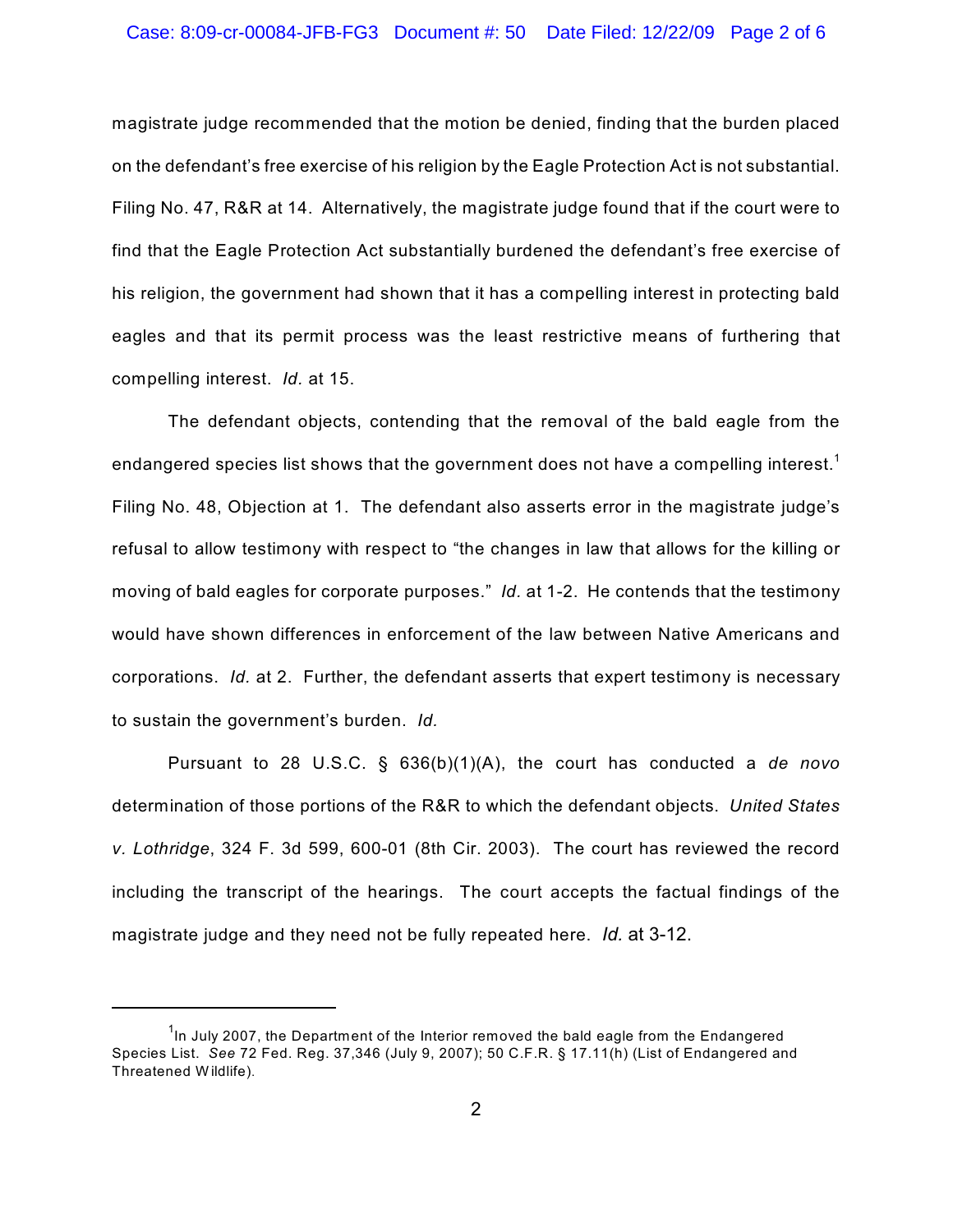### **II. DISCUSSION**

#### **A. Law**

Under the RFRA, the Federal Government may not "substantially burden a person's exercise of religion, 'even if the burden results from a rule of general applicability.'" *Gonzales v. O Centro Espirita Beneficente Uniao do Vegetal*, 546 U.S. 418, 424 (2006) (quoting 42 U.S.C. § 2000bb-1(a)). To establish a prima facie case under the RFRA, a movant "must show that the statute at issue works a substantial burden on his ability to freely practice his religion." *Guam v. Guerrero*, 290 F.3d 1210, 1222 (9th Cir. 2002). A movant must present evidence sufficient to allow a rational trier of fact to find that: (1) the activities the plaintiff claims are burdened by the government action are an "exercise of religion;" and (2) the government action "substantially burdens" the plaintiff's exercise of religion. *See Navajo Nation v. United States Forest Serv.*, 535 F.3d 1058, 1068 (9th Cir. 2008); 42 U.S.C. § 2000bb-1(a). A governmental action substantially burdens the free exercise of religion if it "put[s] substantial pressure on an adherent to modify his behavior and to violate his beliefs." *Thomas v. Review Bd. of Indiana. Employment Sec. Div.*, 450 U.S. 707, 718 (1981). Once a movant has established a prima facie case, the government has the burden to "demonstrat [e] that application of the burden to the person—(1) is in furtherance of a compelling governmental interest; and (2) is the least restrictive means of furthering that compelling governmental interest." *Hamilton v. Schriro,* 74 F.3d 1545, 1552 (8th Cir. 1996). Both prongs of this test are questions of law. *In re Young*, 82 F.3d 1407, 1419 (8th Cir.1996), *vacated & remanded sub nom. Christians v. Crystal Evangelical Free*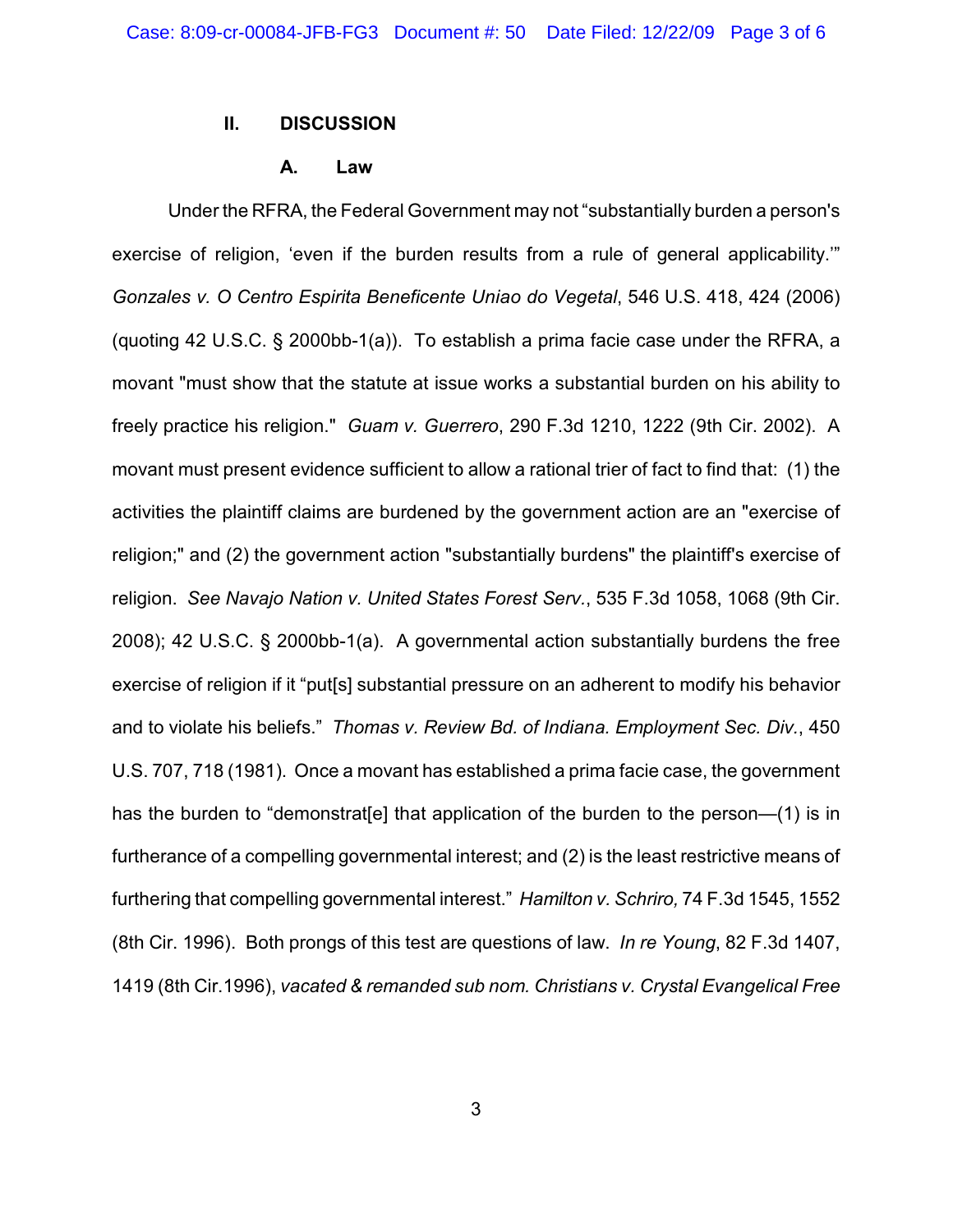*Church*, 521 U.S. 1114 (1997) (Mem.), *reinstated in relevant part*, 141 F.3d 854, 856 (8th Cir.1998).

Preserving the bald eagle population is a compelling governmental interest. *United States v. Oliver*, 255 F.3d 588, 589 (8th Cir. 2001) (per curiam); *see also United States v. Friday*, 525 F.3d 938, 956 (10th Cir. 2008) (noting that "the Act and its attendant permitting process have the effect of protecting, as well as inconveniencing, the practices of the Northern Arapaho and other tribes that use eagles as a part of their religious ceremonies" because "[i]f eagles were not protected or if there were no effective means of distinguishing between religious and nonreligious takings of eagles, it presumably would be more difficult for sponsors of ceremonials to obtain eagles for their sacred purposes"). The removal of bald eagles from the Fish and Wildlife Service's endangered and threatened species list does not alter that conclusion. *United States v. Hardman*, 297 F.3d 1116, 1128 (10th Cir. 2002) (holding that the government's interest in eagle protection remains compelling whether eagle populations are threatened or not because the bald eagle remains "our national symbol whether there [are] 100 eagles or 100,000 eagles" and noting that "[w]hat might change depending on the number of birds is the scope of a program that we would accept as being narrowly tailored as the least restrictive means of achieving its interest").

The permit process has been held to be the least restrictive means available for preserving and protecting the eagle population. *United States v. Oliver*, 255 F.3d 588 (8th Cir. 2001); *United States v. Hugs*, 109 F.3d 1375, 1378 (9th Cir. 1997) (per curiam) ("[T]he statute and permit system provide the least restrictive means of conserving eagles. . . ."); *see also* 50 C.F.R. § 22.22 (regarding requirements concerning permits authorizing taking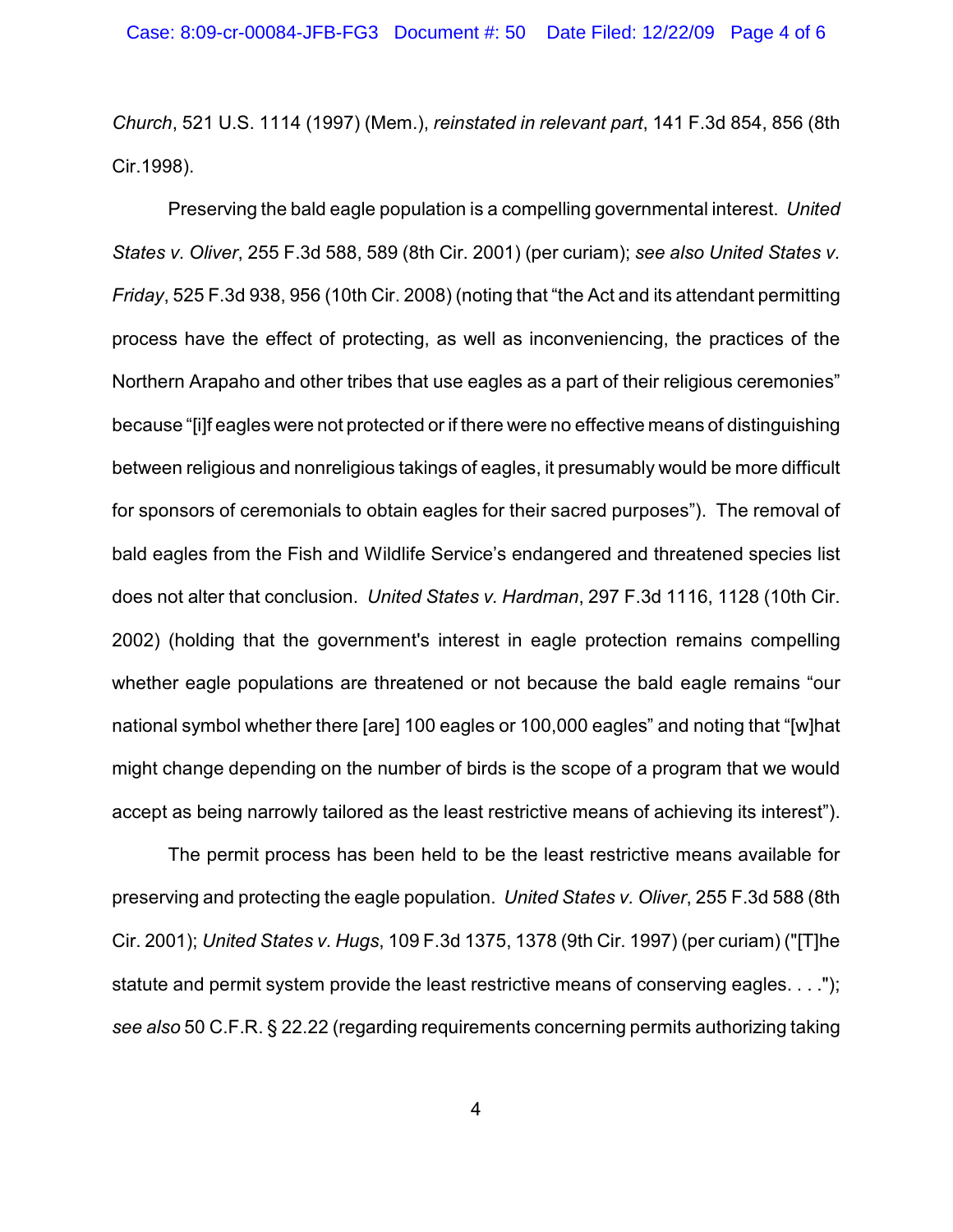of eagles or eagle parts for Indian religious purposes); 59 Fed. Reg. 22953, 1994 WL 16189199 (policy regarding improving collection and transfer of eagle parts to the National Eagle Repository).

#### **B. Analysis**

The court finds no error in the magistrate judge's findings. The evidence adduced at the hearing supports the conclusion that the repository and permit processes, while arguably inconvenient, do not impose a substantial burden on the defendant's right to practice his religion. The evidence established that a tribal member would have to wait ninety days to six months for delivery of feathers from the repository. This moderate delay does not deny the defendant a reasonable opportunity to practice his religion. Alternatively, the court finds that even if the Eagle Protection Act imposed a substantial burden, the government has met its burden to show that the repository and permit process are the least restrictive means to further the government's compelling interest in protecting and preserving the bald eagle population.

Further, the court finds no error in the magistrate's decision to sustain a relevance objection to testimony regarding enforcement of the Eagle Protection Act against corporations. The court agrees with the magistrate judge that the defendant had not raised an equal protection challenge and the testimony would not have been relevant to the religious freedom issue. In addition, the testimony of Special Agent Mark Allen Webb of the United States Fish and Wildlife Service was sufficient to establish the procedures for obtaining eagle feathers from the repository or through the permit process. Expert testimony was not required to prove that the repository and permit process is the least restrictive alternative because resolution of that issue is a matter of law for the court.

5